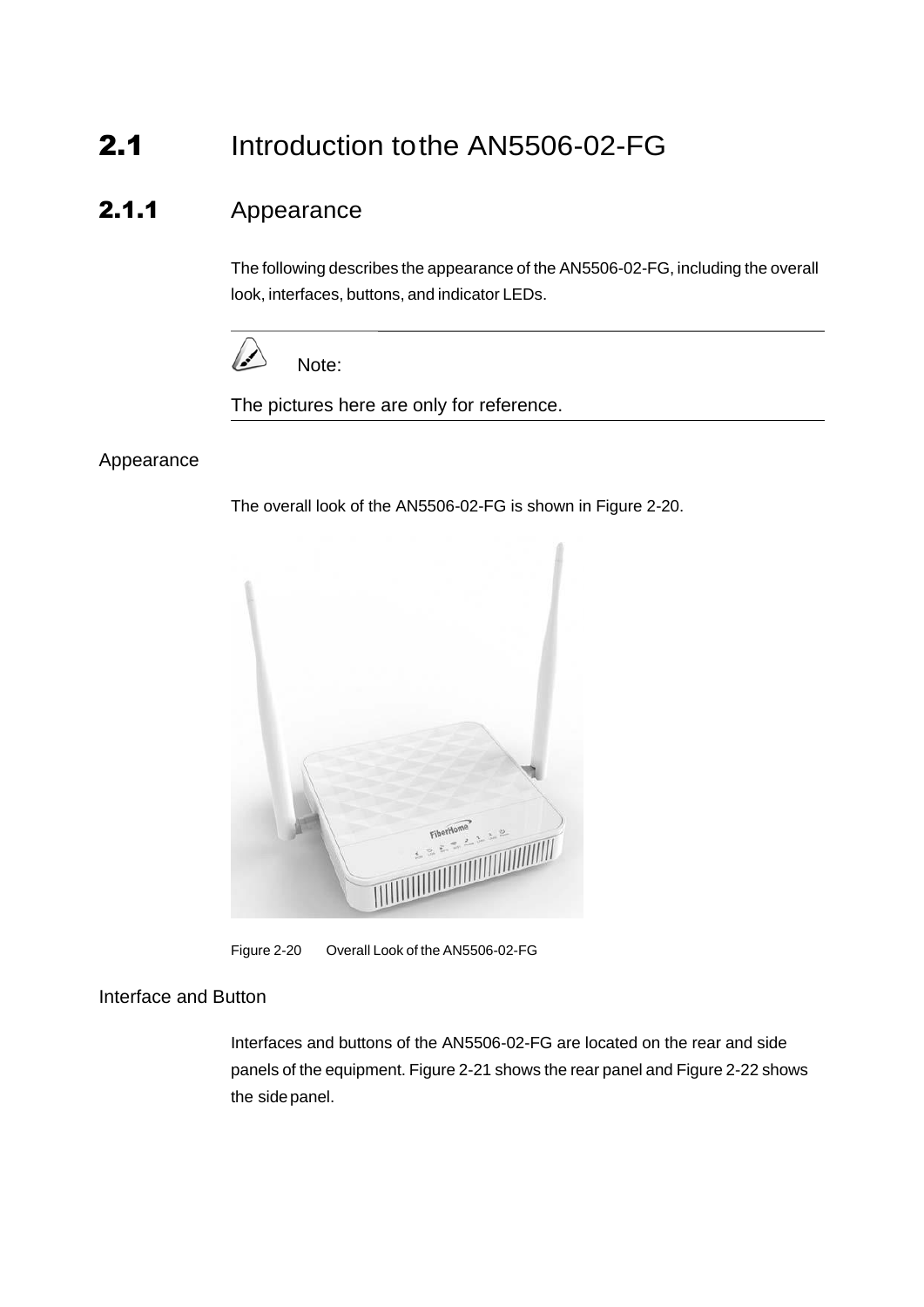

Figure 2-21 Rear Panel of the AN5506-02-FG

<span id="page-1-0"></span>

Figure 2-22 Side Panel of the AN5506-02-FG

<span id="page-1-1"></span>[Table 2-32](#page-2-0) describes the interfaces and buttons of the AN5506-02-FG.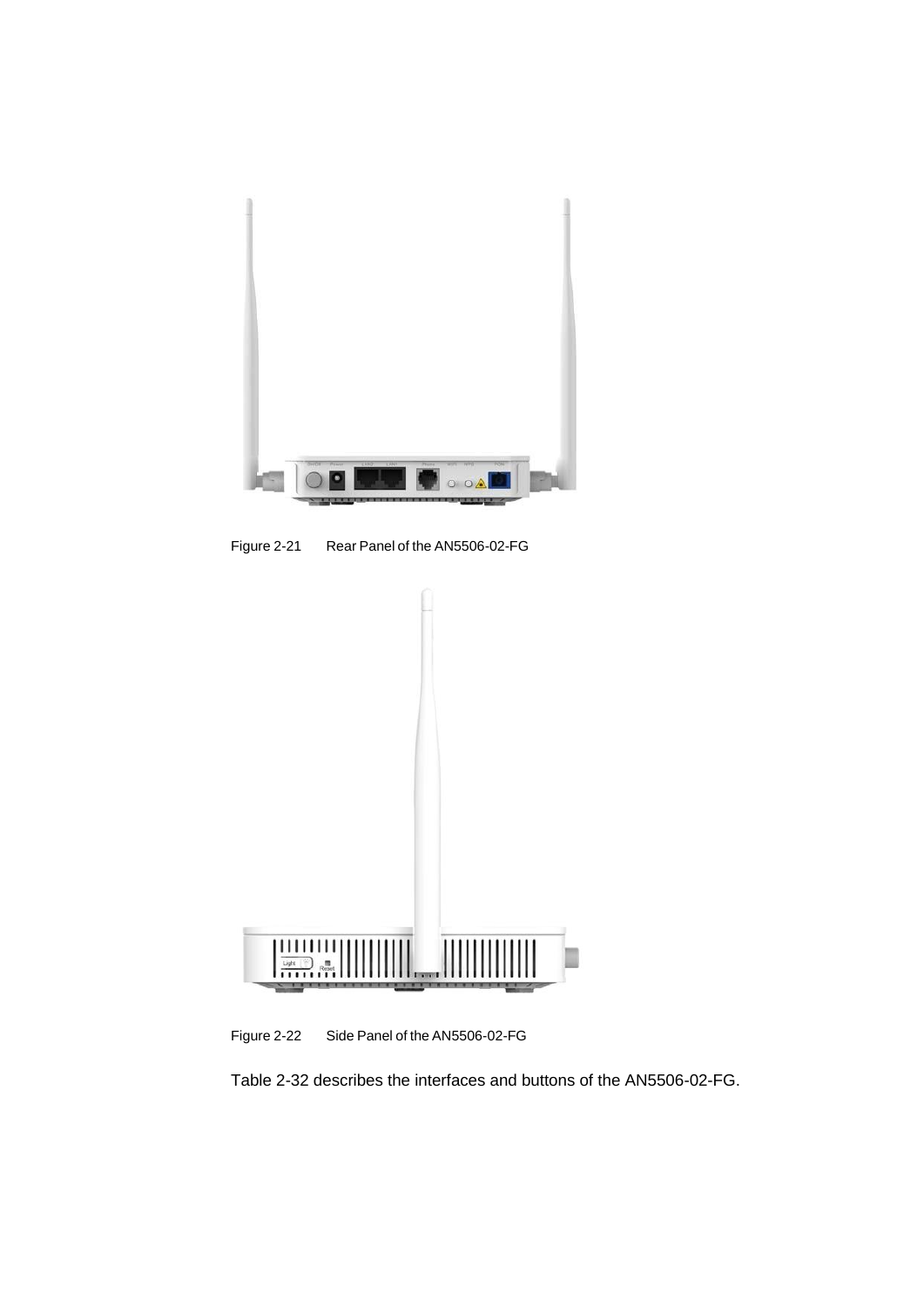| Interface and<br><b>Button</b> | Description          | Function                                                                                                                                                                                            |
|--------------------------------|----------------------|-----------------------------------------------------------------------------------------------------------------------------------------------------------------------------------------------------|
| On/Off                         | Power switch         | Turns on or off the power for the equipment.                                                                                                                                                        |
| Power                          | Power interface      | Connects with the power adapter.                                                                                                                                                                    |
| LAN1, LAN2                     | Ethernet interface   | Connects with the computer, IP router or IP set<br>top box.                                                                                                                                         |
| Phone                          | Telephone interface  | Connects to the user's telephone.                                                                                                                                                                   |
| <b>WIFI</b>                    | WIFI function button | Enables / disables the WIFI function.                                                                                                                                                               |
| <b>WPS</b>                     | WPS function button  | WLAN data encryption switch                                                                                                                                                                         |
| <b>PON</b>                     | Fiber interface      | Connects with optical fiber for uplink access.                                                                                                                                                      |
| Light                          | Indicator LED switch | Turns on or off the indicator LEDs.                                                                                                                                                                 |
| Reset                          | Reboot button        | Pressing down the button for no more than 5<br>seconds to reboot the equipment; pressing<br>down the button for more than 5 seconds to<br>restore the factory settings and reboot the<br>equipment. |

<span id="page-2-0"></span>Table 2-32 Interfaces and Buttons of the AN5506-02-FG

### Indicator LEDDescription

Indicator LEDs of the AN5506-02-FG are located on the front panel of the equipment. [Table](#page-2-1) 2-33 describes the indicator LEDs.

<span id="page-2-1"></span>

| Indicator LED       | Meaning                           | Color | <b>Status</b>   | <b>Status Description</b>                            |
|---------------------|-----------------------------------|-------|-----------------|------------------------------------------------------|
| Power               | Power status                      | Green | <b>ON</b>       | The equipment is powered on.                         |
|                     | indicator LED                     |       | <b>OFF</b>      | The equipment is not powered on.                     |
|                     |                                   | Green | <b>ON</b>       | The interface is connected to the user terminal      |
|                     | Ethernet                          |       |                 | and no data is transmitted.                          |
| LAN1, LAN2          | interface status<br>indicator LED |       | <b>Blinking</b> | The interface is transmitting / receiving data.      |
|                     |                                   |       | <b>OFF</b>      | The interface is not connected to the user           |
|                     |                                   |       |                 | terminal.                                            |
| Phone<br><b>LED</b> | Phone port<br>status indicator    | Green | ON              | The port is registered in the softswitch system.     |
|                     |                                   |       | <b>Blinking</b> | Service flow is found at the port.                   |
|                     |                                   |       | <b>OFF</b>      | The port is not registered in the softswitch system. |
| WIFI                | Wireless signal                   | Green | <b>ON</b>       | The wireless interface is enabled.                   |
|                     | status indicator                  |       | <b>Blinking</b> | The wireless interface is transmitting / receiving   |
|                     | LED                               |       |                 | data.                                                |

Table 2-33 Indicator LEDs on the AN5506-02-FG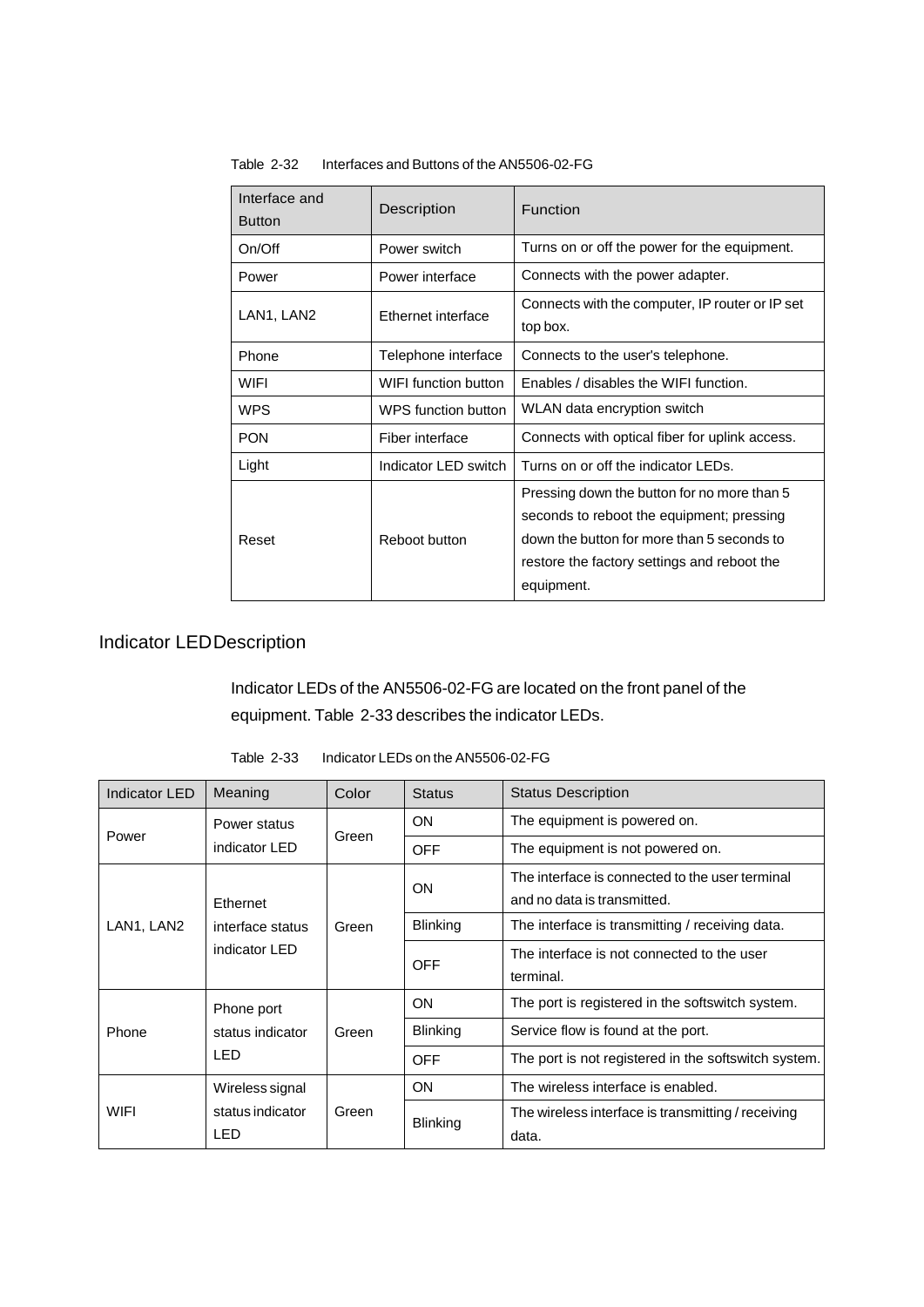| Indicator LED                                    | Meaning                                 | Color           | <b>Status</b>                                      | <b>Status Description</b>                                                 |
|--------------------------------------------------|-----------------------------------------|-----------------|----------------------------------------------------|---------------------------------------------------------------------------|
|                                                  |                                         |                 | <b>OFF</b>                                         | The wireless interface is disabled.                                       |
| <b>WPS</b>                                       |                                         | Green           | ON                                                 | WPS is enabled, and the Wi-Fi terminal has been<br>connected to the ONT.  |
|                                                  | <b>WPS</b> status<br>indicator LED      |                 | <b>Blinking</b>                                    | WPS is being used in negotiation.                                         |
|                                                  |                                         |                 | <b>OFF</b>                                         | WPS is not enabled, or the Wi-Fi terminal is not<br>connected to the ONT. |
| Optical signal<br>LOS<br>status indicator<br>LED | Red                                     | <b>Blinking</b> | The equipment has not received the optical signal. |                                                                           |
|                                                  |                                         | <b>OFF</b>      | The equipment has received the optical signal.     |                                                                           |
| <b>PON</b>                                       | <b>Register status</b><br>indicator LED | Green           | ON                                                 | The ONT is activated.                                                     |
|                                                  |                                         |                 | <b>Blinking</b>                                    | The ONT is being activated.                                               |
|                                                  |                                         |                 | <b>OFF</b>                                         | Activation of the ONT is not yet started.                                 |

#### Table 2-33 Indicator LEDs on the AN5506-02-FG (Continued)

### 2.1.2 Product Characteristics

The AN5506-02-FG can be used together with the OLT equipment to make up a GPON system and access multiple services for users. The AN5506-02-FG has the followingcharacteristics:

#### 1. GPON accesscapability

- ◆ Conforms to ITU-T G.984 series of standards, with good interoperability.
- ◆ Provides large-capacity GPON transmission bandwidth: supports 2.5 Gbit/s for the downlink rate and 1.25 Gbit/s for the uplink rate.
- Supports the DBA (Dynamic Bandwidth Allocation) algorithm.
- Supports long-haul transmission. The maximum transmission distance can reach 20km.

#### 2. Abundant servicetypes

The equipment provides abundant physical interfaces on the subscriber side to access multiple services such as Internet access, video and voice services.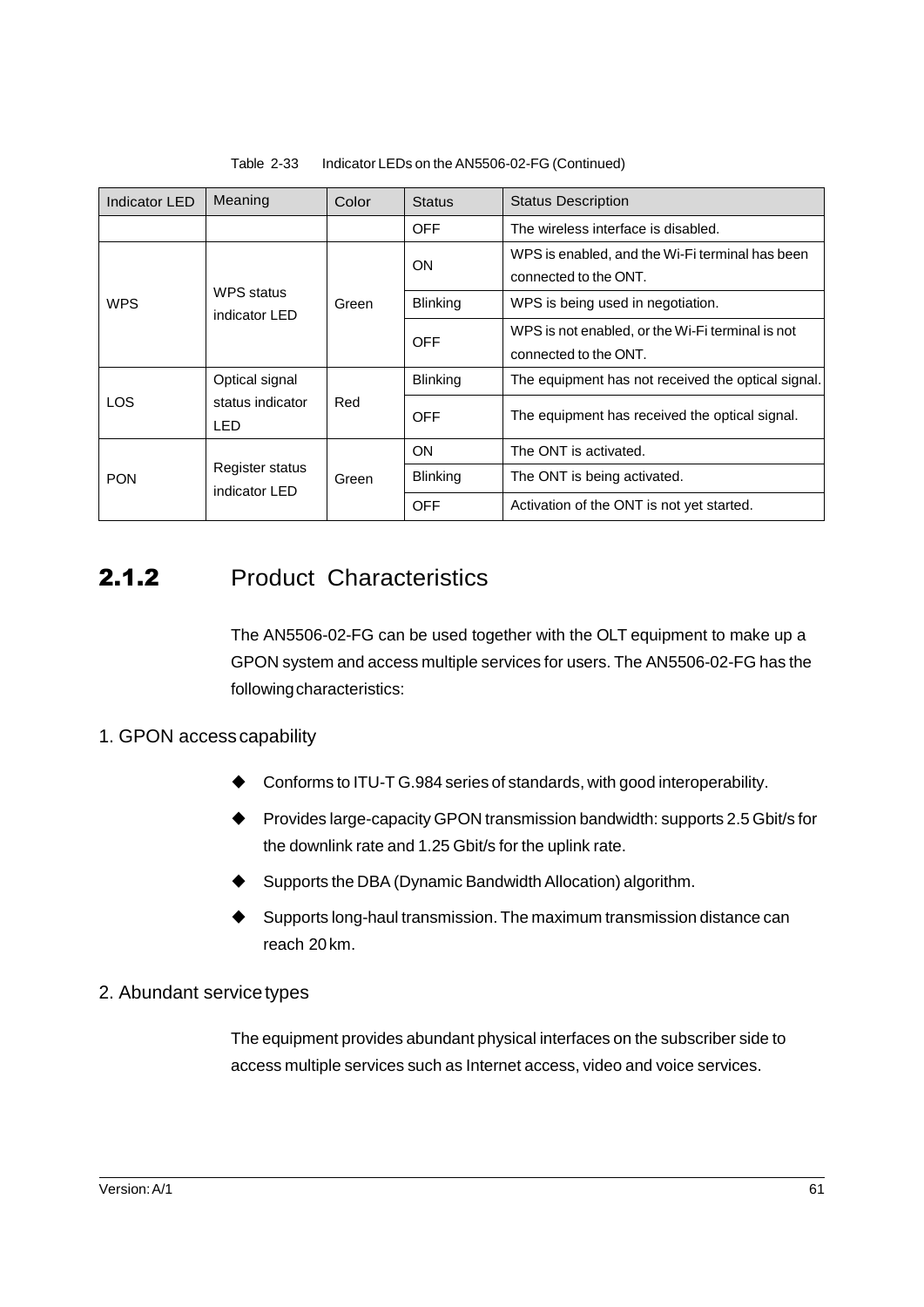#### 3. Wi-Fi wirelessaccess

- $\blacktriangleright$  The equipment provides Wi-Fi wireless access based on IEEE 802.11 b/g/n to set up safe and reliable wireless network for users.
- ◆ Compatible with IEEE 802.11 b/g/n and passed Wi-Fi Alliance authentication, with good compatibility with other WLAN devices.
- Supports four SSIDs so that users can set different wireless networks as needed.
- ♦ Supports multiple authentication and encryption modes to provide users with safe and reliable wireless access mode.

#### 4. Gateway functions

- Serves as home gateway and provides abundant and reliable gateway functions.
- Functions as the DHCP Server to cater for application demands in different scenarios.
- Supports configuring protection against DoS attack, filtering of MAC addresses, IP addresses and URL addresses, firewall and ACL rules to guarantee safe operation of the equipment.
- 5. Remote automatic provisioning of services, maintenance and management
	- The equipment adopts the management based on TR-069 and OMCI, and supports TR-069 over OMCI. It can manage terminal services without IP network, which facilitates automatic provisioning, maintenance and managementof services remotely.
	- Supports configuring the global profile and delivering the XML configuration file on the network management system. Only a few changes are required to deliver the ONT services in a batch manner and make network adjustment.
	- Supports configuring the user-defined upgrade policies on the network management system so that the equipment can be upgraded automatically after being powered on.
	- Supports collecting performance data of the ONT remotely via the network management system to enable real-time monitoring of the network performance.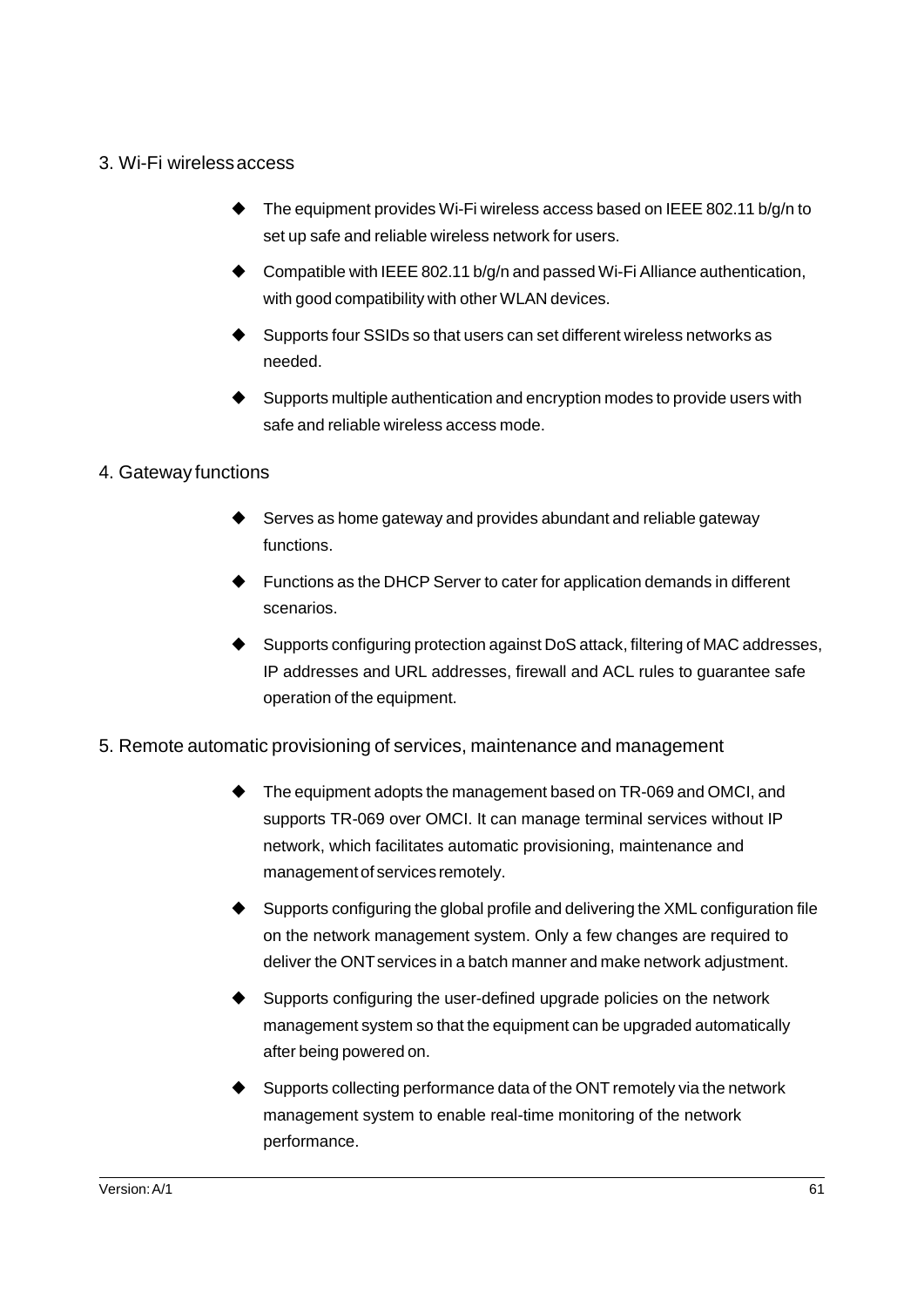Supports remote fault isolation for the ONT via the network management system. Faults can be isolated remotely according to the alarms reported to reduce the maintenance cost.

## 2.1.3 Functions and Features

[Table 2-34](#page-5-0) lists the functions and features of the AN5506-02-FG.

Table 2-34 Functions and Features of the AN5506-02-FG

<span id="page-5-0"></span>

| Item        |                                         | Description                                                                                                                                                                                                                                |  |  |  |
|-------------|-----------------------------------------|--------------------------------------------------------------------------------------------------------------------------------------------------------------------------------------------------------------------------------------------|--|--|--|
|             |                                         | Compliant with standards ITU-T G.984.1, G.984.2, G.984.3 and G.984.4.                                                                                                                                                                      |  |  |  |
|             | <b>GPON</b> interface<br>specifications | Supports GEM encapsulation (Ethernet over GEM is supported, but ATM<br>encapsulation is not supported).                                                                                                                                    |  |  |  |
|             |                                         | The GPON system adopts the single-fiber bidirectional transmission mechanism,<br>using the TDMA mode with the wavelength 1310 nm in the uplink direction, and the<br>broadcast mode with the wavelength 1490 nm in the downlink direction. |  |  |  |
|             |                                         | Supports the embedded OAM message, PLOAM message and OMCI message.                                                                                                                                                                         |  |  |  |
|             |                                         | Supports the splicing of data packets and OMCI protocol packets in the uplink<br>direction. Splicing with adaptive message length and that with fixed length are<br>supported.                                                             |  |  |  |
|             |                                         | Supports bearing the downlink broadcast packets and unknown multicast packets<br>via the broadcast GEM port.                                                                                                                               |  |  |  |
|             | <b>GEM Port</b>                         | Supports mapping from GEM ports to T-CONTs.                                                                                                                                                                                                |  |  |  |
| <b>GPON</b> |                                         | Supports multiple flow mapping modes.                                                                                                                                                                                                      |  |  |  |
|             |                                         | Supports the GEM port loopback.                                                                                                                                                                                                            |  |  |  |
|             |                                         | Supports T-CONTs of Type 1 to Type 5.                                                                                                                                                                                                      |  |  |  |
|             | <b>T-CONT</b>                           | A T-CONT supports no less than 64 GEM ports.                                                                                                                                                                                               |  |  |  |
|             |                                         | Supports eight T-CONTs.                                                                                                                                                                                                                    |  |  |  |
|             | <b>DBA</b>                              | Supports DBA in the SR and NSR modes.                                                                                                                                                                                                      |  |  |  |
|             |                                         | Supports DBA Piggy-back DBRu Mode 0.                                                                                                                                                                                                       |  |  |  |
|             | <b>FEC</b>                              | Supports bi-directional FEC: downlink FEC decoding and uplink FEC encoding.                                                                                                                                                                |  |  |  |
|             |                                         | Supports downlink FEC performance statistics.                                                                                                                                                                                              |  |  |  |
|             |                                         | Supports encryption of downlink unicast data channel.                                                                                                                                                                                      |  |  |  |
|             | Encryption                              | Supports the AES-128 encryption algorithm.                                                                                                                                                                                                 |  |  |  |
|             |                                         | Supports generation of the key and response to the OLT's request for key.                                                                                                                                                                  |  |  |  |
|             |                                         | Supports OMCI channel encryption.                                                                                                                                                                                                          |  |  |  |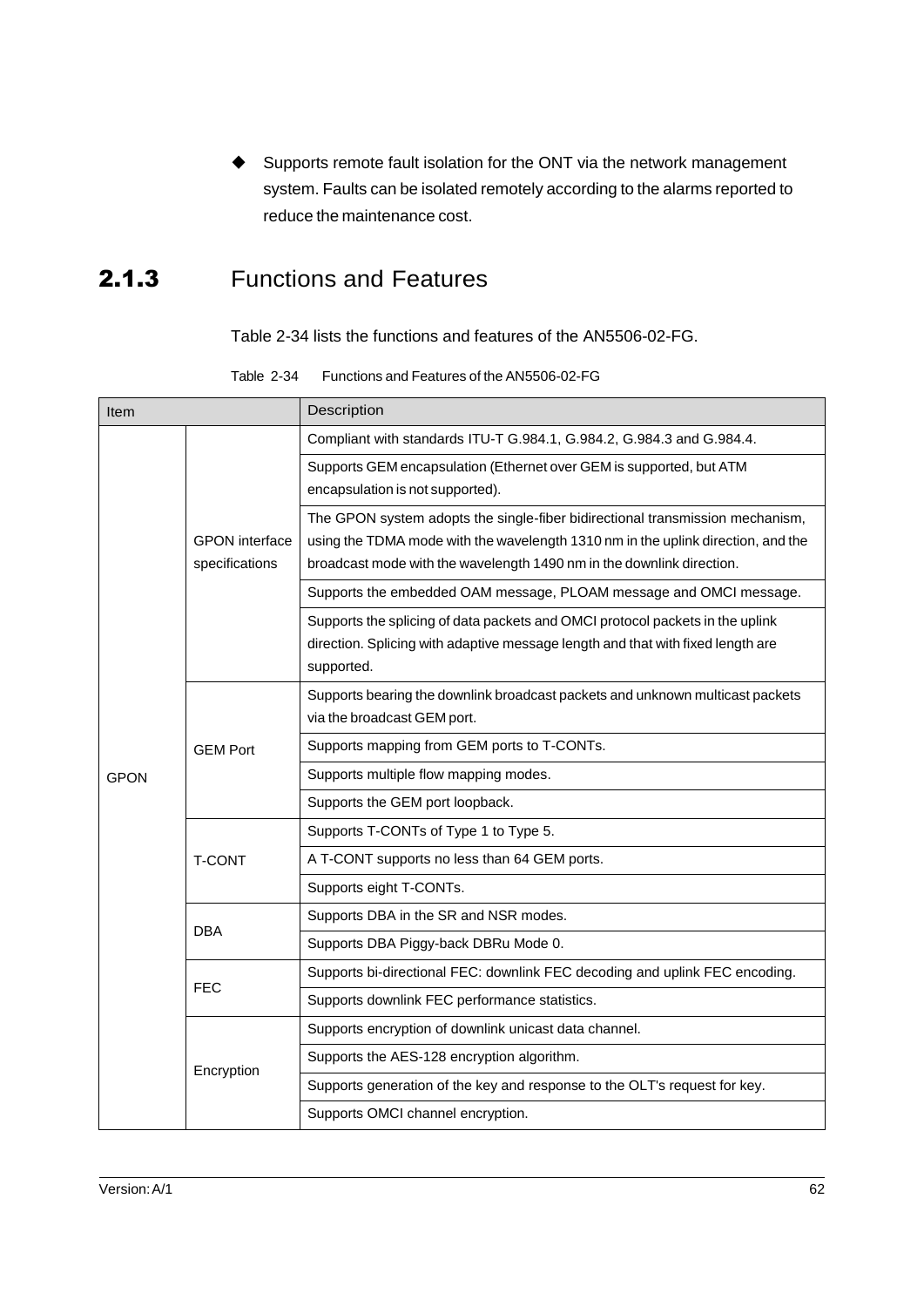#### Table 2-34 Functions and Features of the AN5506-02-FG (Continued)

| Item                           |  | Description                                                                                                                            |  |  |
|--------------------------------|--|----------------------------------------------------------------------------------------------------------------------------------------|--|--|
|                                |  | Supports the ONT registration process as specified in ITU-T. G.984.3.                                                                  |  |  |
| Registration<br>authentication |  | Supports four authentication modes: SN, Password, SN + Password and LOID.                                                              |  |  |
|                                |  | Supports performance statistics for the Ethernet interface.                                                                            |  |  |
|                                |  | Supports performance statistics for the GEM interface.                                                                                 |  |  |
|                                |  | Complies with the IEEE 802.3 standard.                                                                                                 |  |  |
|                                |  | Supports configuring the Ethernet interface rate, working mode, and MDI/MDIX<br>auto-negotiation mode.                                 |  |  |
|                                |  | Supports manual configuration to the rate 10/100/1000 Mbit/s.                                                                          |  |  |
|                                |  | Supports manual configuration of the half duplex or full duplex mode.                                                                  |  |  |
| Ethernet                       |  | Supports unlink / downlink rate control based on the Ethernet interface, with the<br>control granularity of 64 kbit/s.                 |  |  |
|                                |  | Supports the PAUSE flow control.                                                                                                       |  |  |
|                                |  | Supports the loopback detection at the subscriber side.                                                                                |  |  |
|                                |  | Supports learning up to 1024 MAC addresses.                                                                                            |  |  |
|                                |  | Supports global configuration of enabling / disabling the MAC address learning<br>function.                                            |  |  |
|                                |  | Supports remote configuration of the MAC address aging time. The value ranges<br>between 0s and 300s. The default value is 80s.        |  |  |
|                                |  | Supports the IGMP Snooping protocol.                                                                                                   |  |  |
|                                |  | Supports IGMP v1/v2/v3.                                                                                                                |  |  |
|                                |  | Supports filtering and forwarding of multicast MAC addresses.                                                                          |  |  |
|                                |  | Supports controllable multicast and uncontrollable multicast.                                                                          |  |  |
|                                |  | Supports fast leave.                                                                                                                   |  |  |
|                                |  | Supports translation, transparent transmission and stripping of the multicast VLAN<br>tags.                                            |  |  |
|                                |  | Supports VLAN translation for the uplink multicast protocol packets.                                                                   |  |  |
| Multicast                      |  | Supports filtering the downlink multicast packets.                                                                                     |  |  |
|                                |  | Supports bearing downlink multicast service flow and IGMP signaling packets via<br>different GEMports.                                 |  |  |
|                                |  | Supports configuration of the multicast GEM ports.                                                                                     |  |  |
|                                |  | Supports authentication of the GEM ports.                                                                                              |  |  |
|                                |  | Supports no less than 256 multicast groups.                                                                                            |  |  |
|                                |  | Uses the IPoE/PPPoE mode for the multicast services.                                                                                   |  |  |
|                                |  | Supports the IPv6 Snooping multicast service, supports the MLDv1 information,<br>MLDv2 query information and MLDv2 report information. |  |  |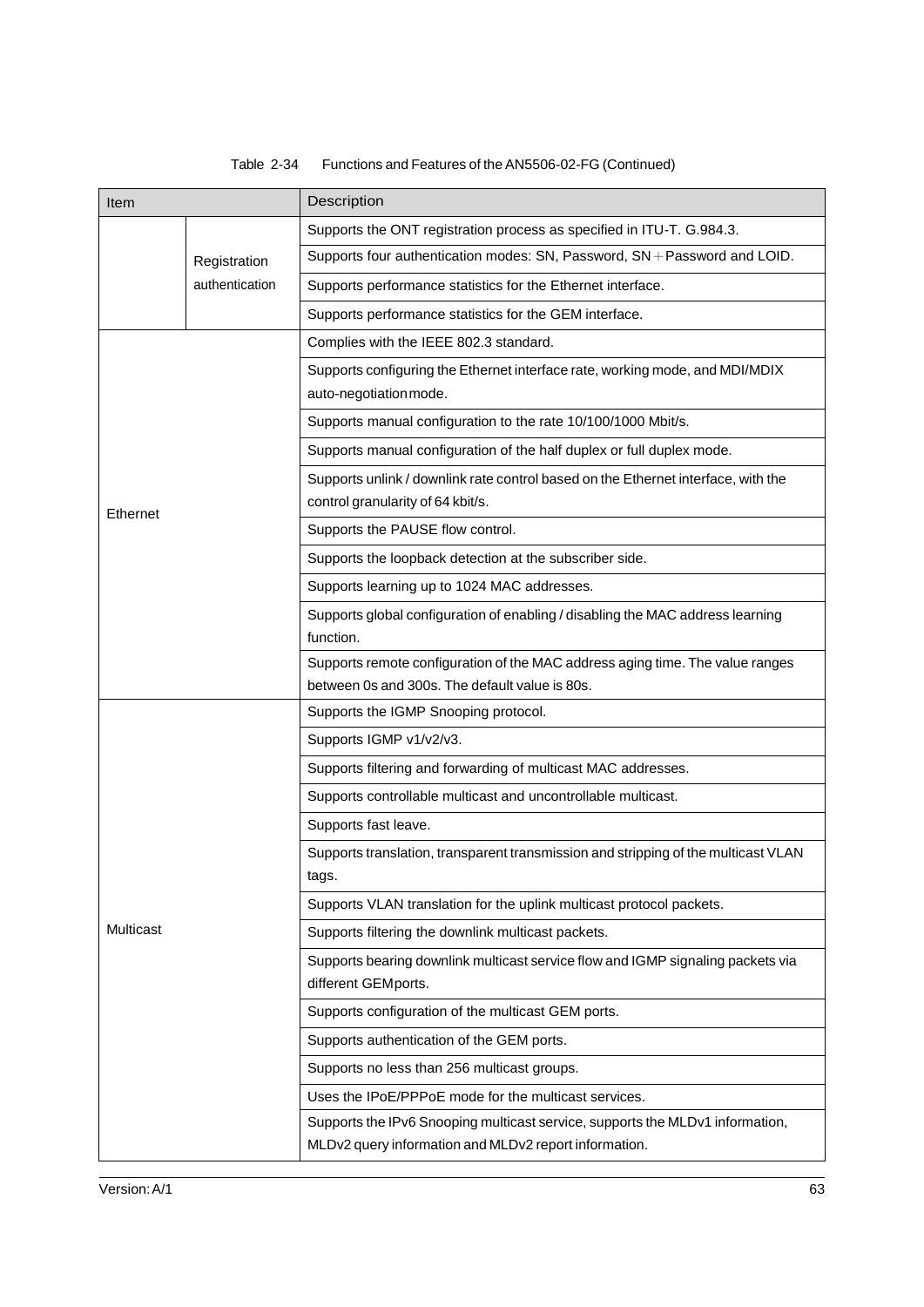#### Table 2-34 Functions and Features of the AN5506-02-FG (Continued)

| Item                  | Description                                                                                                                                                                                                      |  |  |
|-----------------------|------------------------------------------------------------------------------------------------------------------------------------------------------------------------------------------------------------------|--|--|
|                       | Supports the IEEE 802.1Q VLAN standard.                                                                                                                                                                          |  |  |
| <b>VLAN</b>           | Supports joining the 802.1Q VLAN in the tag / untag mode.                                                                                                                                                        |  |  |
|                       | Supports up to 4095 VLANs.                                                                                                                                                                                       |  |  |
| Wire-speed forwarding | Supports Layer 2 / Layer 3 wire-speed forwarding.                                                                                                                                                                |  |  |
|                       | Supports the IPv4/v6 dual stack.                                                                                                                                                                                 |  |  |
|                       | Supports obtaining network parameters such as the user IP address, subnet mask<br>and DNS in the DHCP mode. Supports reporting the physical location of the<br>Ethernet interface based on DHCP Option82.        |  |  |
| Layer 3 features      | Supports obtaining user IP addresses in the PPPoE mode, and supports the PPPoE                                                                                                                                   |  |  |
|                       | + function for precise identification of users.                                                                                                                                                                  |  |  |
|                       | Supports static routing and default routing.                                                                                                                                                                     |  |  |
|                       | Supports DDNS, NAT, port forwarding and DMZ.                                                                                                                                                                     |  |  |
|                       | Supports ARP, UPnP, ALG, Portal and QoS.                                                                                                                                                                         |  |  |
|                       | Supports the protocols H.248 and SIP.                                                                                                                                                                            |  |  |
|                       | Supports the speech encoding modes such as G.711, G.729, G.723.1 and G.722.                                                                                                                                      |  |  |
|                       | Provides a phone number for each connected telephone set.                                                                                                                                                        |  |  |
| Voice                 | Supports static and dynamic jitter buffer.                                                                                                                                                                       |  |  |
|                       | Supports DTMF detection.                                                                                                                                                                                         |  |  |
|                       | Supports RFC 2833 for transmitting / receiving DTMF.                                                                                                                                                             |  |  |
|                       | Supports RTP/RTCP (RFC 3550).                                                                                                                                                                                    |  |  |
|                       | Supports 802.11b, 802.11g, 802.11n, 802.11b/g and hybrid mode for the 2.4 GHz<br>frequency band.                                                                                                                 |  |  |
|                       | Supports four SSIDs to differentiate networks.                                                                                                                                                                   |  |  |
|                       | Supports 13 working channels in the 2.4GHz frequency band.                                                                                                                                                       |  |  |
|                       | Supports automatic selection and manual configuration of channels.                                                                                                                                               |  |  |
| <b>WLAN</b>           | Supports Open System, Shared key, WPA, WPA2, WPA-PSK, WPA2-PSK and<br>WPS authentication.                                                                                                                        |  |  |
|                       | Supports the WEP, TKIP, AES and AES/TKIP encryption.                                                                                                                                                             |  |  |
|                       | Supports the WPS negotiation encryption algorithm and key.                                                                                                                                                       |  |  |
|                       | Supports adjustment of the transmit power, which is configured in form of<br>percentage. Ten options are provided: 20%, 40%, 60%, 80%, 100%, 120%, 140%,<br>160%, 180% and 200%. Other values are not supported. |  |  |
|                       | Supports the firewall.                                                                                                                                                                                           |  |  |
| Security              | Supports packet filtering.                                                                                                                                                                                       |  |  |
|                       | Supports filtering MAC addresses.                                                                                                                                                                                |  |  |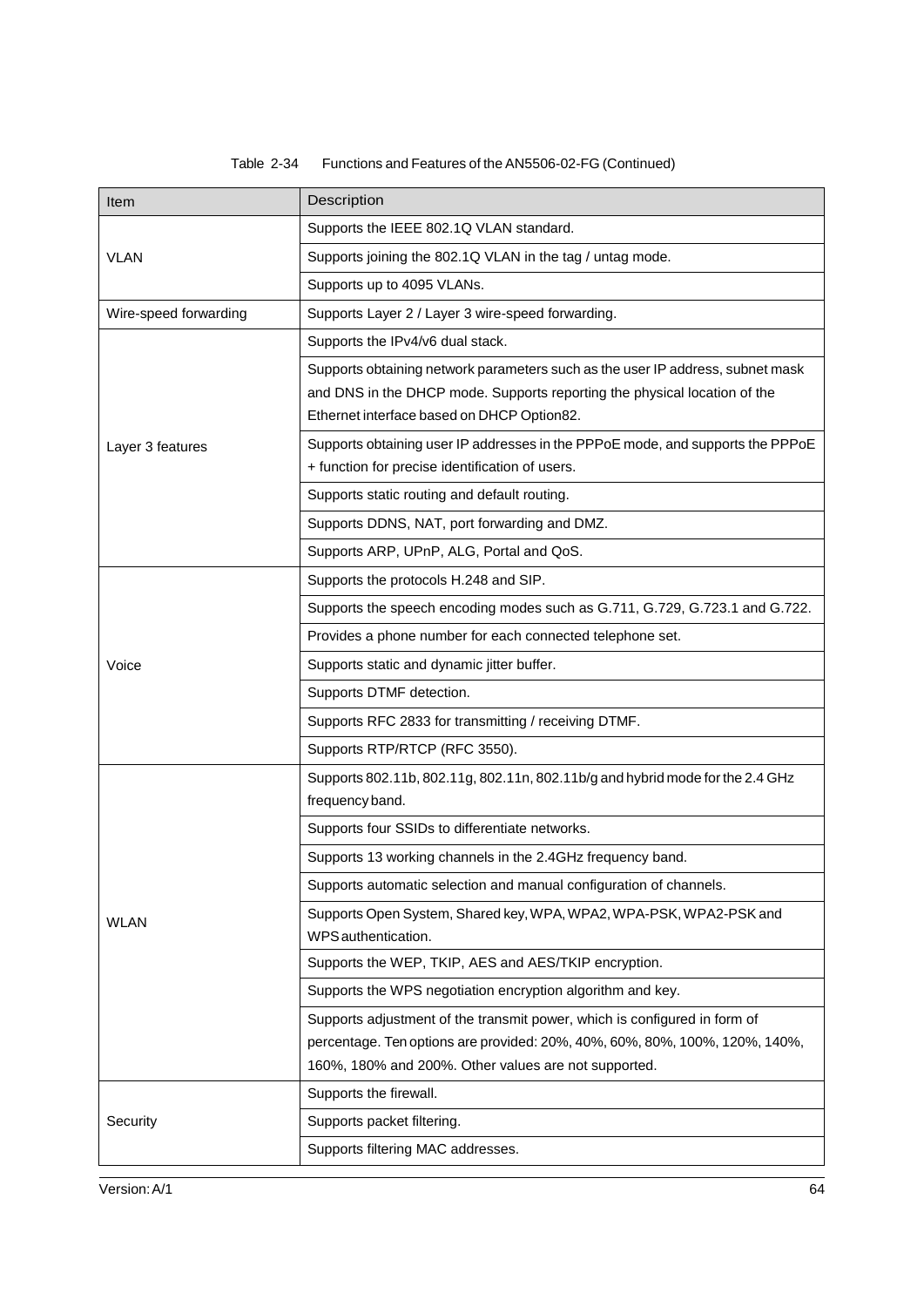| Item           | Description                                                                                                                                                                                                                                  |  |  |
|----------------|----------------------------------------------------------------------------------------------------------------------------------------------------------------------------------------------------------------------------------------------|--|--|
|                | Supports filtering URL addresses.                                                                                                                                                                                                            |  |  |
|                | Supports protection against illegal message (DoS, ARP) attacks; supports<br>suppression of broadcast storms.                                                                                                                                 |  |  |
|                | Supports configuring the HTTPS safe channel.                                                                                                                                                                                                 |  |  |
|                | Supports configuring ACL rules for the ONT.                                                                                                                                                                                                  |  |  |
|                | Supports remote control.                                                                                                                                                                                                                     |  |  |
|                | Supports local service configuration, query and software upgrade based on the Web<br>page.                                                                                                                                                   |  |  |
|                | Supports management of the OMCI configuration and queries.                                                                                                                                                                                   |  |  |
| Management and | Supports delivering the XML configuration file via the OMCI, alarm reporting, alarm<br>synchronization and performance statistics.                                                                                                           |  |  |
| maintenance    | Supports automatic provisioning of services, equipment management and software<br>upgrade remotely based on OMCI/TR-069.                                                                                                                     |  |  |
|                | Supports query of the ONT optical module information.                                                                                                                                                                                        |  |  |
|                | Supports TYPE B protection.                                                                                                                                                                                                                  |  |  |
|                | Provides abundant QoS functions; supports global configuration of queue priorities<br>and flexible mapping of 802.1p values in packets.                                                                                                      |  |  |
| QoS            | Supports the ACL function to match traffic based on the ACL rules.                                                                                                                                                                           |  |  |
|                | Supports three queue scheduling modes (PQ, WRR and PQ+WRR); supports<br>configuring the weight of the queues under scheduling, so as to guarantee the<br>quality of high-QoS services such as voice and video in the multi-service scenario. |  |  |

#### Table 2-34 Functions and Features of the AN5506-02-FG (Continued)

# <span id="page-8-0"></span>2.1.4 Technical Specifications

See [Table 2-35](#page-8-0) for the technical specifications of the AN5506-02-FG.

| Table 2-35 | Technical Specifications of the AN5506-02-FG |
|------------|----------------------------------------------|
|            |                                              |

| Classification            | Item                           | Description                                                     |
|---------------------------|--------------------------------|-----------------------------------------------------------------|
| Mechanical<br>parameters  | <b>Dimensions</b>              | $28$ mm x 144mm x 144mm (H x W x D) (not<br>including antennas) |
|                           | Wall mounting hole<br>distance | 76mm                                                            |
|                           | Weight                         | About 240g                                                      |
| Power supply<br>parameter | DC                             | DC 12 V/1A                                                      |